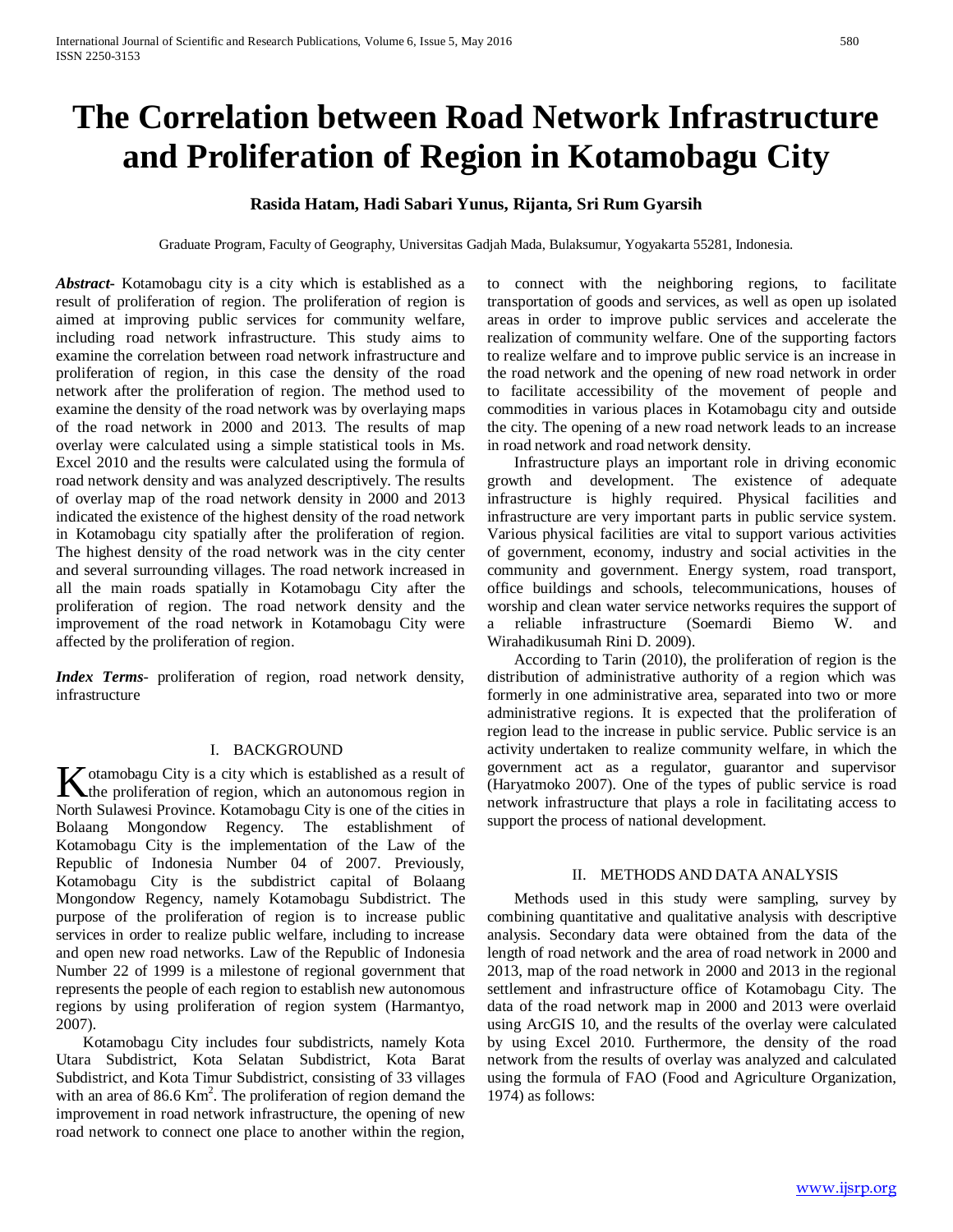#### **Road density (RD) = Length of road Unit area**

 Road network infrastructure plays broad roles and includes a variety of contexts in development, such as physicalenvironmental, economic, social, cultural, political contexts, and so forth. The road network infrastructure is the infrastructure that has a very important and strategic role in supporting all aspects of life. The road network is needed to support economic, social, political, and defense and security activities. The development of road infrastructure is needed to penetrate isolated regions, lower transportation costs (smoothness and comfort), and open up new industrial areas (ease of access). Theoretically, the construction of roads that open the isolation of regions will encourage the development of land transport sector, including an increase in traffic of vehicles, goods and people further which have positive impact on the improvement of the welfare of the people in the region.

 Herbet (1976) in Jonah (2001) states that road network and nodal point between the confluence of several road transport have a considerable role to the development of the city. The results of his studies in the United States shows that the cities in the United States are cities that are conditioned by the development of road infrastructure that the transportation line and developments form seven development categories of urban shapes, namely: (1) The shape of the city during the domination of pedestrians; (2) The shape of the city during the domination animal wagon; (3) The shape of the city during the domination of electric trains; (4) The shape of the city in the period of inter-city trains; (5) The shape of the city during the domination of intercity automobile; (6) The shape of the city during the development of highway between the cities of the region; (7) The shape of the city during the development of ring roads.

### III. DISCUSSION

 Road infrastructure has two main roles, namely as a tool to direct the development of urban areas and as an infrastructure for the movement of people and goods as the results of the activities of the urban area (Tamin, 1997). According Branch (1995), the construction of the city road network will have impacts or changes that will arise due to the accessibility of the movement of people and goods using various transport facilities. Yunus (1994) states that higher accessibility of the city will result in leaf frog development with the emergence of new centers of activity, which promotes the acceleration of change in land use. Catanese and Snyder (1988) state that the relationship between transportation (roads) and land use is very important, because the diversity in land use patterns will generate various needs of transportation. On the contrary, forms and regulation of transport system will also influence the pattern of change in land use.

 Road network is a series of nodes, which in this case is in the form of junction/terminal, connected with the stretches of road/lines. In order to make it to recognize the network easier, the road or node is given specific number or name. The road network is a collection of pieces of road that connect to each other as an integrated unity to serve the needs of transportation (Soeharto & Mardikanto, 1985). Roads are the principal means of land transportation. The availability of adequate infrastructure that will greatly help the accessibility and mobility of people in a region, that one of the main land transport infrastructure is the road. The rapid development of the city also demands an increase in road construction.

 According to the Law of the Republic of Indonesia Number 38 of 2004, roads are land transport infrastructure which includes all parts of the road, including complementary buildings and equipment that are designated for traffic on the ground, above the ground and below the ground and/or water, as well as above the water surface, except railways, lorries roads and cable road. Roads are infrastructure to facilitate economic activities. The increased development efforts demand also the increase in construction of roads to facilitate transport links between rural areas, border areas and remote areas or within the city. The road network and the quality of the road network in the Kotamobagu City in 2000 were not so crowded so there was no increase in the road network, the quality of the road network was also on average. The condition of the road network in the Kotamobagu City in 2000 is shown in the following map. (Figure 1).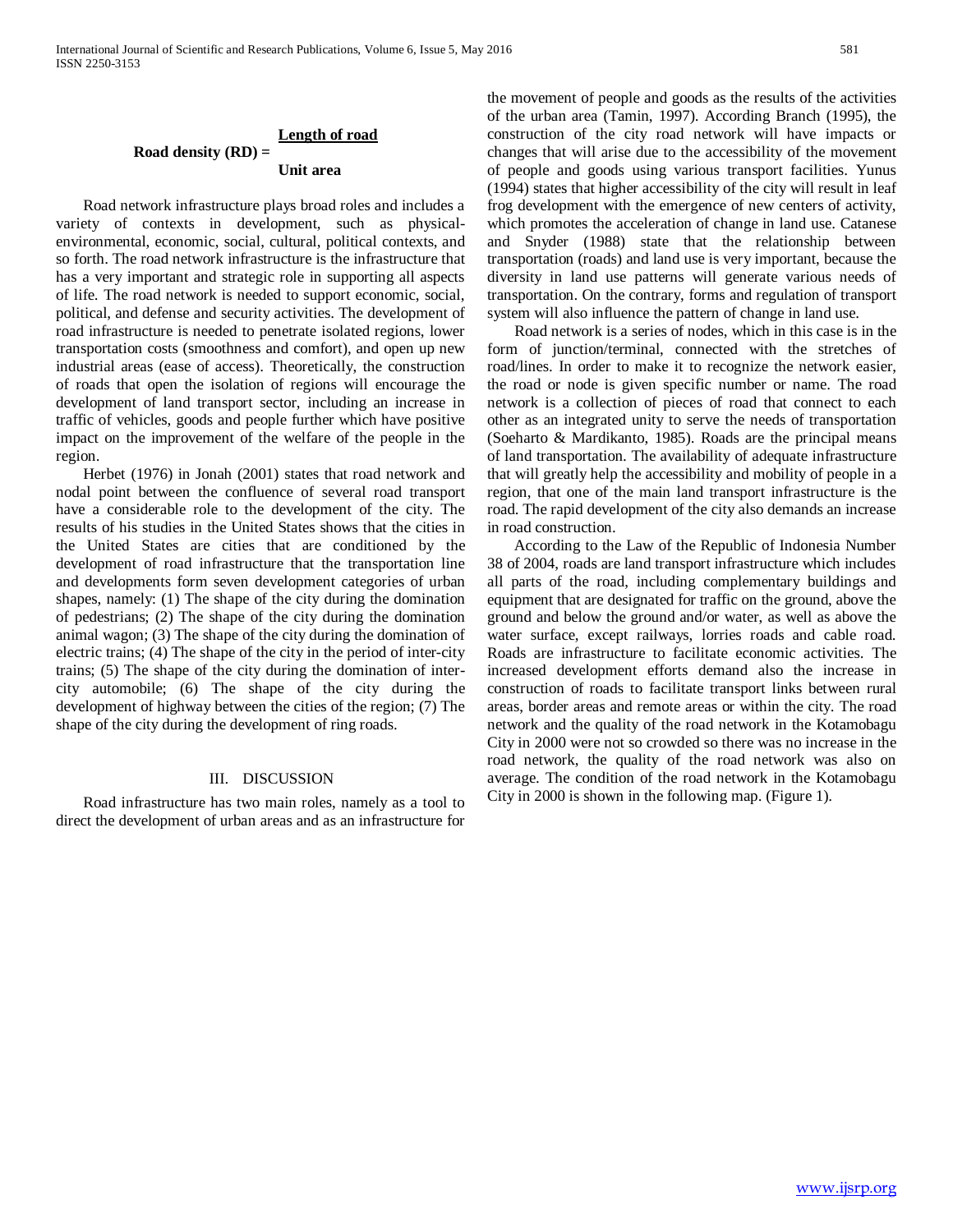

**Figure 1. Map of the Road Network in 2000**

 Figure 1 above shows the condition of the road network in 2000 spatially in Kotamobagu City, showing the condition of the road network is not congested, and the quality of the road is on average, that is 3 meters in every stretch of road in Kotamobagu City. The road network density and the improvement of the road network in 2000 in Kotamobagu City can be described in Table 1 below.

|                |                | <b>Unit Area</b> | <b>Road Area</b>   | $\overline{2}$ |
|----------------|----------------|------------------|--------------------|----------------|
| No             | <b>Village</b> | $(Km^2)$         | (Km <sup>2</sup> ) | Density (Km)   |
| 1              | Biga           | 1.09             | 4.19               | 0.03           |
| $\overline{2}$ | Upai           | 2.49             | 1.62               | 0.00           |
| 3              | Genggulang     | 1.58             | 2.81               | 0.02           |
| $\overline{4}$ | Kotobangon     | 2.23             | 5.79               | 0.02           |
| 5              | Kotamobagu     | 1.08             | 5.58               | 0.05           |
| 6              | Gogagoman      | 1.58             | 5.12               | 0.03           |
| 7              | Mogolaing      | 1.28             | 5.55               | 0.04           |
| 8              | Molinow        | 4.12             | 4.00               | 0.00           |
| 9              | Mongkonai      | 2.51             | 2.54               | 0.01           |
| 10             | Sinindian      | 0.93             | 2.76               | 0.02           |
| 11             | Matali         | 1.96             | 5.08               | 0.02           |
| 12             | Pobundayaan    | 2.04             | 4.10               | 0.02           |
| 13             | Mongondow      | 1.08             | 2.19               | 0.02           |
| 14             | Motoboi Kecil  | 2.49             | 7.30               | 0.02           |
| 15             | Motoboi Besar  | 4.66             | 3.58               | 0.00           |
| 16             | Tumubui        | 1.74             | 1.68               | 0.00           |
| 17             | Kobo Besar     | 2.32             | 1.33               | 0.00           |

**Table. 1. Recapitulation of the calculation of road network density per village in Kotamobagu in 2000**

Source: processing of secondary data of the year 2000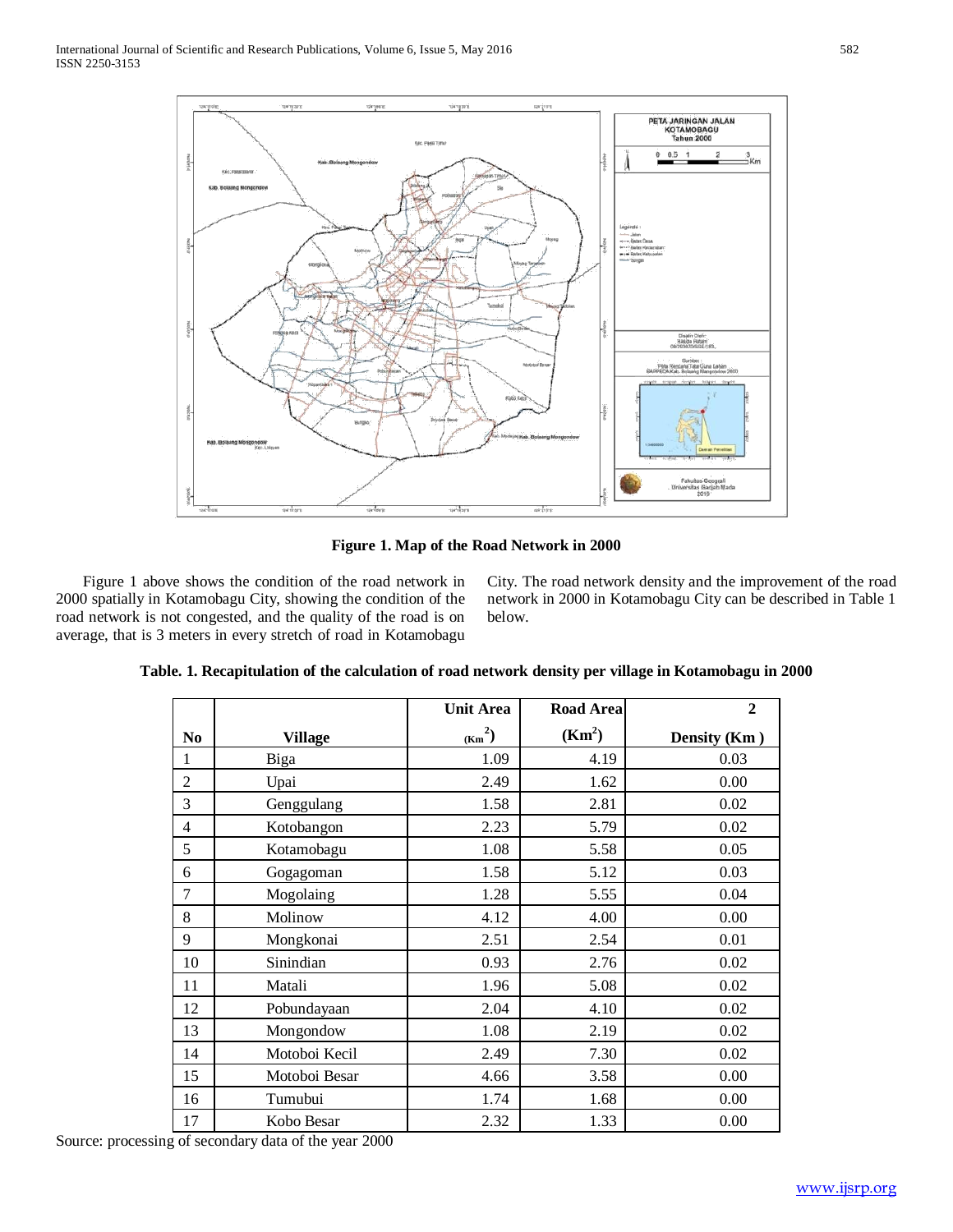Road network is very important infrastructure to support economic activities in order to facilitate the mobility of the population and to facilitate the traffic of goods and services from one region to another. The main function of road is as a traffic or transport infrastructure to support the smooth flow of goods and services as well as community activities. In addition, the road belongs to a road network system which increases and connects the growth centers with the coverage service areas in a hierarchical relationship (BAPPEDA, 2013). In accordance with the Law of the Republic of Indonesia Number 38 of 2004 and Government Regulation No. 26 of 1985 concerning road, roads are divided according to their role in two road network system, namely primary system and secondary system. According to the maintenance authority status, roads are divided into national road, provincial road, regency roads, Municipal Street and rural road.

 The values of road network density in Kotamobagu City in 2000 based on the analysis of the road network density map are presented in Table 1. Seventeen villages in the administrative region of Kotamobagu Subdistrict, the densest road network is Kotamobagu Village with a density of  $0.05 \text{km}^2$  out of the area of 1.08 km<sup>2</sup>, the second densest is Mogolaing Village by 0.04km<sup>2</sup> out of the village area, and the third densest is Gogagoman Village with a density of  $0.03 \text{ km}^2$  of the total area. The calculation of the road network density did not distinguish the types of road. The density was calculated as a whole. Of the three villages, the highest density of road network is Kotamobagu Village. Kotamobagu Village is the center of city, shops, houses and government offices, educational facilities, and other public service facilities. Mogolaing Village and Gogagoman Village are also shopping center, traditional market, as well as the industrial center of the bread, tofu and tempeh, other public service facilities. However, the value of the road network density has not been able to illustrate the openness of a region, whether the region as a whole is open or there are inaccessible areas. The most important thing in opening road in a region is distribution of location from the road.

 Furthermore, in 2007 Kotamobagu Subdistrict was proliferated with 17 villages into Kotamobagu City with 33 villages. The proliferation of this region required the improvement of facilities and infrastructure, including road network. The development and improvement of the road network based on a map of the development of road network in Kotamobagu City in 33 villages is described in the road network map in 2013 below. (Figure 2).



**Figure 2. Map of the road network in 2013**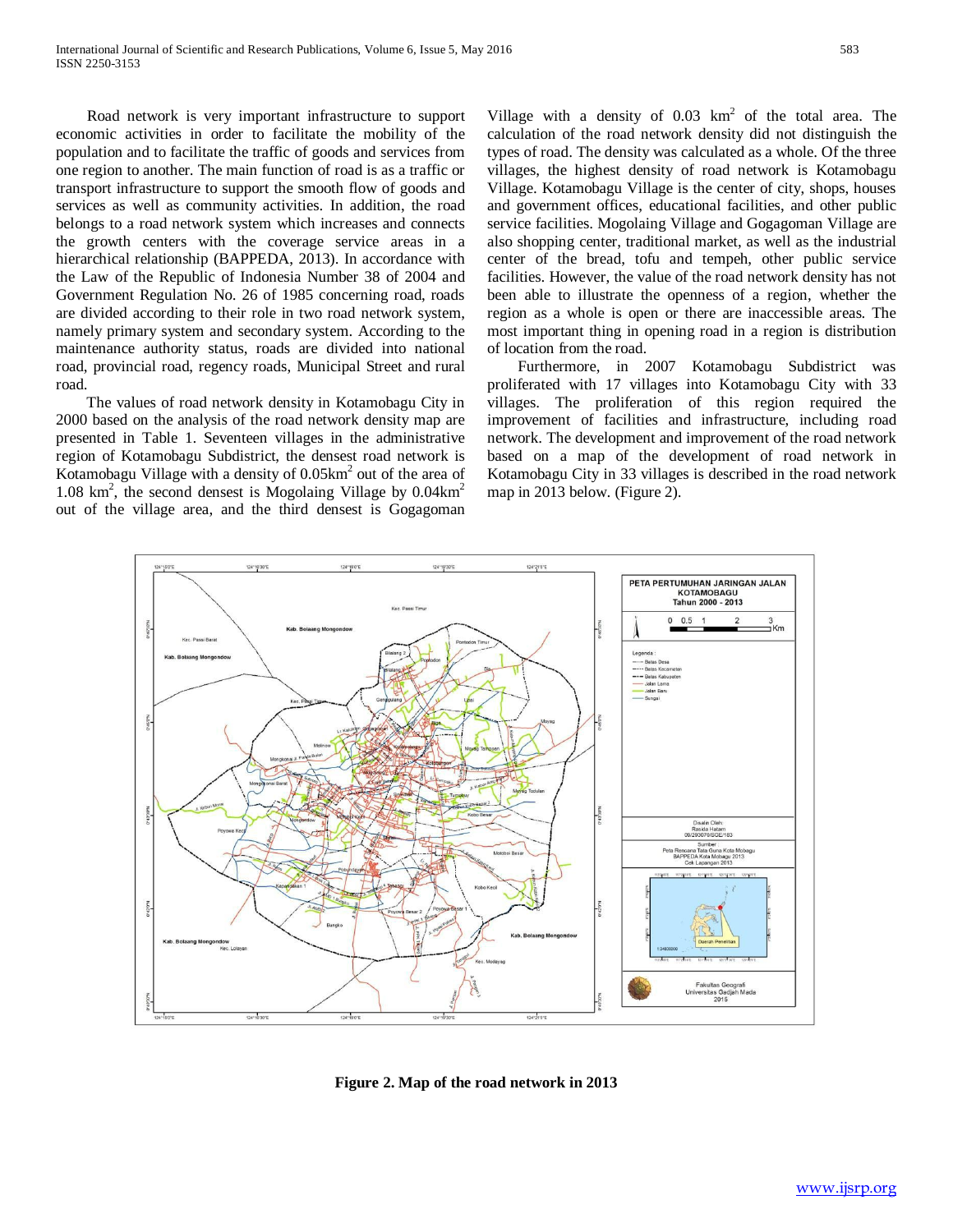Based on the analysis of Figure 2 above about the growth of the road network after the proliferation of region, road network and road network density increased spatially in Kotamobagu City. This increase occurred in almost all the roads in Kotamobagu City, but the density only occurred in the city center and some of the villages surrounding. The values of increased road network and road network density in 2013 are described in Table 2 below.

|                                                                       | No.<br>1. Utara Subdistrict | <b>Unit Area</b><br>(Km <sup>2</sup> ) | <b>Road</b> Area<br>(Km <sup>2</sup> ) | <b>Density</b><br>(%) |  |  |  |
|-----------------------------------------------------------------------|-----------------------------|----------------------------------------|----------------------------------------|-----------------------|--|--|--|
|                                                                       |                             |                                        |                                        |                       |  |  |  |
|                                                                       | Biga                        | 1,09                                   | 0,04                                   | 0,03                  |  |  |  |
| $\frac{1}{2}$ $\frac{2}{3}$ $\frac{4}{4}$ $\frac{5}{5}$ $\frac{6}{7}$ | Upai                        | 2,49                                   | $0,\overline{03}$                      | 0,01                  |  |  |  |
|                                                                       | Genggulang                  | 1,58                                   | 0,05                                   | 0,03                  |  |  |  |
|                                                                       | Pontodon                    | 1,68                                   | 0,04                                   | 0,02                  |  |  |  |
|                                                                       | Pontodon Timur              | 1,07                                   | 0,01                                   | 0,01                  |  |  |  |
|                                                                       | <b>Bilalang I</b>           | 0,46                                   | 0,01                                   | 0,02                  |  |  |  |
|                                                                       | <b>Bilalang II</b>          |                                        |                                        |                       |  |  |  |
| $\overline{8}$                                                        | Sia                         | 2,50                                   | 0,02                                   | 0,01                  |  |  |  |
| <b>2. Kota Barat Subdistrict</b><br>9 Kotamobagu<br>10 Gogagoman      |                             |                                        |                                        |                       |  |  |  |
|                                                                       |                             | 1,08                                   | 0,06                                   | 0,06                  |  |  |  |
|                                                                       |                             | 1,58                                   | 0,07                                   | 0,04                  |  |  |  |
|                                                                       | Mogolaing                   | 1,28                                   | 0,06                                   | 0,05                  |  |  |  |
| $\frac{11}{12}$                                                       | Molinow                     | 4,12                                   | 0,04                                   | 0,01                  |  |  |  |
| 13                                                                    | Mongkonai                   | 2,51                                   | 0,02                                   | 0,01                  |  |  |  |
| $\overline{14}$                                                       | Mongkonai Barat             | 1,95                                   | $0,\overline{02}$                      | $\overline{0,0}1$     |  |  |  |
| 3. Kota Selatan Subdistrict                                           |                             |                                        |                                        |                       |  |  |  |
| 15                                                                    | Kopandakan I                | 3,46                                   | 0,06                                   | 0,01                  |  |  |  |
| 16                                                                    | <b>Bungko</b>               | 4,91                                   | 0,06                                   | 0,01                  |  |  |  |
| 17                                                                    | Tabang                      | 1,09                                   | 0,02                                   | $_{0,02}$             |  |  |  |
| $\frac{18}{19}$                                                       | Poyowa Besar I              | 3,50                                   | 0,05                                   | 0,01                  |  |  |  |
|                                                                       | Poyowa Besar II             | 2,50                                   | 0,03                                   | 0,01                  |  |  |  |
| $\frac{20}{21}$                                                       | Pobundayaan                 | 2,04                                   | 0,07                                   | 0,03                  |  |  |  |
|                                                                       | Motoboi Kecil               | $\overline{2,49}$                      | 0,07                                   | 0,04                  |  |  |  |
| $\overline{22}$                                                       | Mongondow                   | 1,08                                   | 0,03                                   | 0,02                  |  |  |  |
| 23                                                                    | Poyowa Kecil                | 7,46                                   | 0,07                                   | $\overline{0,}00$     |  |  |  |
| 4. Kota Timur Subdistrict                                             |                             |                                        |                                        |                       |  |  |  |
| $\overline{24}$                                                       | Matali                      | 1,96                                   | 0,08                                   | 0,04                  |  |  |  |
|                                                                       | Motoboi Besar               | 4,66                                   | 0,05                                   | 0,01                  |  |  |  |
| $\frac{25}{26}$<br>$\frac{27}{28}$                                    | Kobo Kecil                  | 2,62                                   | 0,01                                   | 0,00                  |  |  |  |
|                                                                       | Moyag                       | 5,24                                   | 0,03                                   | $_{0,00}$             |  |  |  |
|                                                                       | Moyag Tudulan               | 2,49                                   | 0,01                                   | 0,00                  |  |  |  |
|                                                                       | Moyag Tampoan               | 2,19                                   | 0,02                                   | 0,01                  |  |  |  |
| $\frac{29}{30}$<br>$\frac{31}{32}$<br>$\frac{32}{33}$                 | Kotobangon                  | 2,23                                   | 0,05                                   | 0,04                  |  |  |  |
|                                                                       | Sinindian                   | 0,93                                   | 0,02                                   | 0,02                  |  |  |  |
|                                                                       | Tumubui                     | 1,74                                   | 0,03                                   | 0,02                  |  |  |  |
|                                                                       | Kobo Besar                  | 2,32                                   | 0,02                                   | 0,01                  |  |  |  |

Source : Source: processing of Secondary data of the year 2013

 Based on the above data, the increase in the road network is greatly varied spatially. High density occurs in the village as the center of the city and its surrounding areas, namely Kotamobagu village, Gogagoman village, Mogolaing village, Molinow village, and Matali village. According to the authority of maintenance of the road, Kotamobagu City has national road, provincial road, regency road, municipal street and village road.

These roads serve to support community and connect one village to another village or connect Kotamobagu City to other cities.

 Road density is a unit of total length of roads within a region. The value of road density is obtained by dividing the total length of road with the area. The data in the second table 2 shows the condition of density and increase in the road network in Kota Utara Subdistrict; Kota Barat Subdistrict; Kota Selatan Subdistrict; and Kota Timur Subdistrict which consist of 33 villages and has various road network density spatially. Kota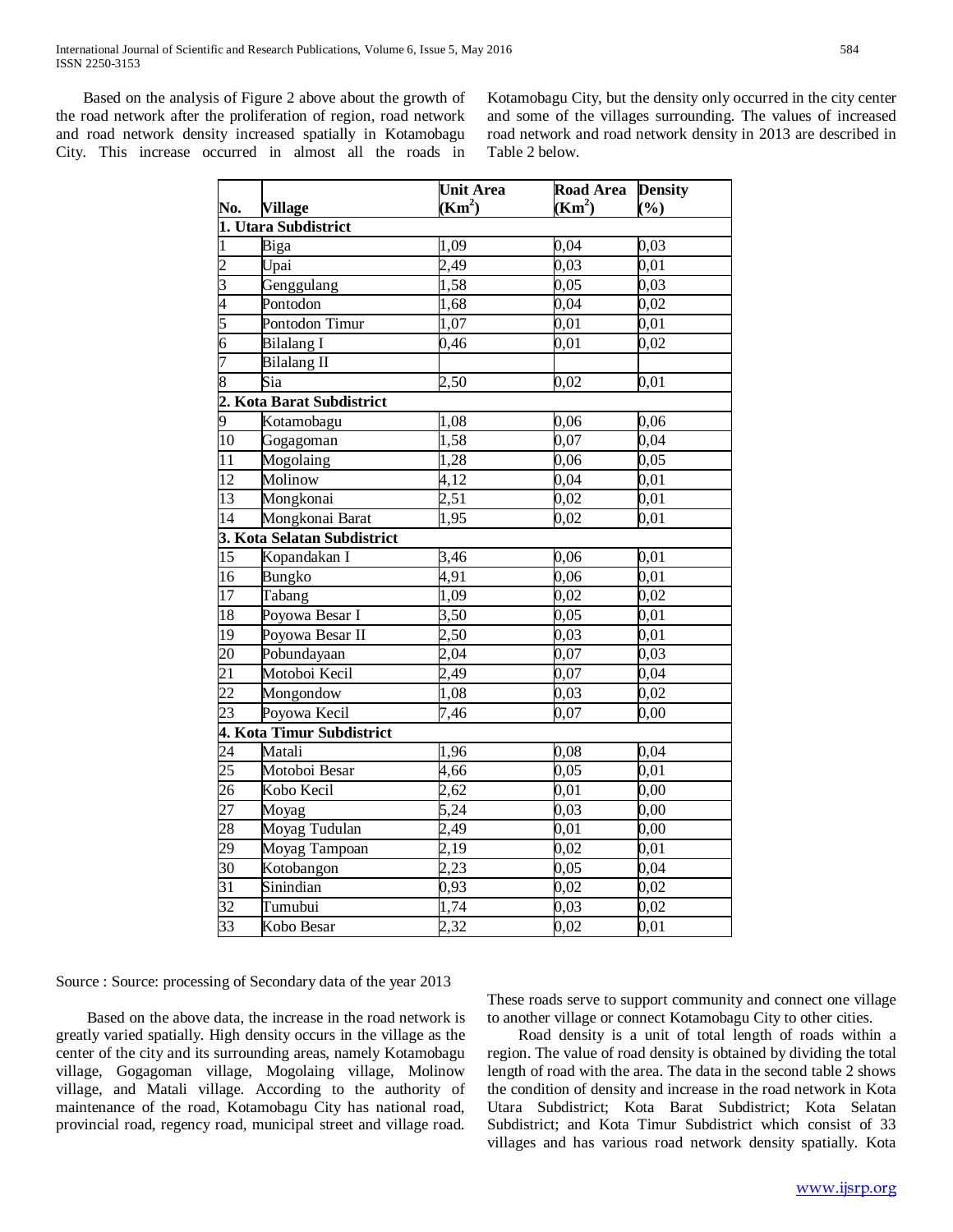Utara Subdistrict consists of 8 (eight) villages and the densest road network is Biga Village with a density of  $0.03 \text{ km}^2$  of the total area and Genggulang Village with a density of  $0.03 \text{ km}^2$  of the total area. This is triggered by the fact that in Biga Village there is housing complex of Perbinda Permai that invites the opening of many roads in the residential complex, besides the opening of new roads that connects to other villages. Similarly, in Genggulang Village new roads are opened to connect the village with the other regions. Furthermore, six other villages in the administrative region of Kota Utara District have also a new road network, but the increase is on average only  $0.01 \text{km}^2$  until  $0.02 \text{km}^2$  of the total area.

 Kota Barat Subdistrict is a subdistrict which has six (6) villages and is the city center. Based on the spatial analysis of the road network density map, the village which has the highest density is Kotamobagu Village with a density of  $0.06 \text{ km}^2$  of the total area, then the second highest is Mogolaing Village with a density  $0.05 \text{ km}^2$  of the total area and the third highest is Gogagoman Village with a density  $0.04 \text{ km}^2$  of the total area. In this three villages the road network density increased by an average of 1  $km^2$  from the density before the proliferation of region (in 2000), while the contributing factor is that there are many new roads are opened. The road network density in other villages included in the administrative area of the Kota Barat Subdistrict also increase, but its value is small or low.

 Furthermore, Kota Selatan Subdistrict is the largest subdistrict of the three (3) Subdistrict in the administrative region of Kotamobagu City. Kota Selatan Subdistrict consists of 9 (nine) villages. Of the nine villages, the densest road network is Motoboi Kecil Village by 0.04 km<sup>2</sup> of the total area and Pobundayan Village by  $0.03 \text{ km}^2$  of the total area. The factors causing the rise in the value of the road network density in both villages because in Motoboi Kecil Village a new road network is opened that connects between villages, while in Pobundayan Village there is a housing complex that opens a lot of road network. There is no change in the value of road network density in the other villages included in the administrative region of Kota Selatan Subdistrict.

 Kota Timur Subdistrict has more villages than other 3 (three) subdistricts in the administrative area of Kotamobagu City. Kota Timur Subdistrict consists of 10 (ten) villages, namely Matali, Sinindian, Kotobangon, Tumubui, Motoboi Besar, Kobo Besar, Kobo Kecil, Moyag, Moyag Tudulan, Moyag Tampoan. Of the ten villages, the densest road network is Matali Village and Kotobangon Village by  $0.04 \text{ km}^2$  of the total area respectively. The contributing factor is in both villages the new road network is opened that connects between regions of the villages. In addition, in Kotobangon Village of a new road is opened, namely the plantation road connecting Kotobangon Village with plantation areas in Upai Village. The road is also opened within the village namely in Matali Village and in Kotobangon Village. Meanwhile, there is no increase in the road network density based on the network development road map in 2000 until 2013 in the other villages in the administrative region of Kota Timur Subdistrict.

## IV. CONCLUSION

- 1. The results of the density map overlay of the road network in 2000 and 2013 show the highest spatial density of the road network in the city of Kotamobagu after the proliferation of region. The highest density of the road network occurs in the center of city and several villages surrounding.
- 2. The road network increases spatially in all the main roads in Kotamobagu city after the proliferation of region.

 The road network density and the increase in the road network in Kotamobagu City are influenced by the proliferation of region.

#### **REFERENCES**

- [1] Branch, Melville., 1995. Perencanaan Kota Komprehensif. Pengantar dan Penjelasan (terjemahan). Gadjah Mada University Press, Yogyakarta.
- [2] BAPPEDA Kota Kotamobagu, 2013. Rencana Tata Ruang Wilayah Kota Kotamobagu
- [3] Catanese, dan Snyder., 1988. Peranan Kota. Penerbit Erlangga.
- [4] F.A.O., 1974. Code of Practice for Forest Harvesting in Asia-Pasific. FAO Nations Regional Office for Asia and Pacific, Bangkok.
- [5] F.A.O., 1974. Logging and Log Transport in Made Forest in Developing Countries. F.A.O, Roma.
- [6] Haryamtyo, Djoko., 2007. Pemekaran Daerah dan Konflik Keruangan Kebijakan Otonomi dan Implementasinya di Indonesia. Makara Journal Of science 11 (1) : 16-22.
- [7] Haryatmoko., 2007. Etika Komunikasi, Manipulasi Media, Kekerasan dan Pornografi. Yogyakarta: Penerbit Kanisius.
- [8] Tamin, Ofyar Z., 1997. Perencanaan dan Permodelan Transportasi, Penerbit ITB Bandung.
- [9] Tarigan, Antonius., 2010. Dampak Pemekaran Wilayah. Majalah Perencanaan Pembangunan 01: 22-26.
- [10] Soemardi W Biemo, & Wirahadikusuma Rini D., 2009. Kebutuhan dan Tantangan "Prosiding Seminar Nasional Pembangunan Infrastruktur Untuk Semua. Kerja Sama UI-UGM-ITB. 29-0ktober 2009 Bandung.
- [11] Soeparto. RS, dan Mardikato., 1985. Pembukaan Wilayah Hutan dan Angkutan (Major Transportasi). Diklat Pengawas Eksploitasi Hutan. Proyek Pendidikan Latihan dan Pengendalian Tenaga Kerja Pengusahaan Hutan, Kantor Wilayah Departemen Kehutanan Kalimantan Barat, Pontianak.
- [12] Yunus, Hadi Sabari., 2001. Perubahan Pemanfaatan Lahan di Daerah Pinggiran Kota, Kasus di Pinggiran Kota Yoyakarta, Disertasi. Fakultas Geografi UGM. Yogyakarta.
- [13] \_\_\_\_\_\_\_., 1994. Teori dan Model Struktur Keruangan Kota. Pustaka Pelajar.Yogyakarta
- [14] Law of the Republic of Indonesia Number 04 of 2007 on Establishment of Kotamobagu City
- [15] Law of the Republic of Indonesia Number 38 of 2004 on Road
- [16] Law of the Republic of Indonesia Number 22 of 1999 on Regional Government
- [17] Government Regulation No. 26 of 1985 on Road

#### **AUTHORS**

**First Author** – Rasida Hatam, Graduate Program, Faculty of Geography, Universitas Gadjah Mada, Bulaksumur, Yogyakarta 55281, Indonesia. Corresponding author: ida\_rhatam@yahoo.com